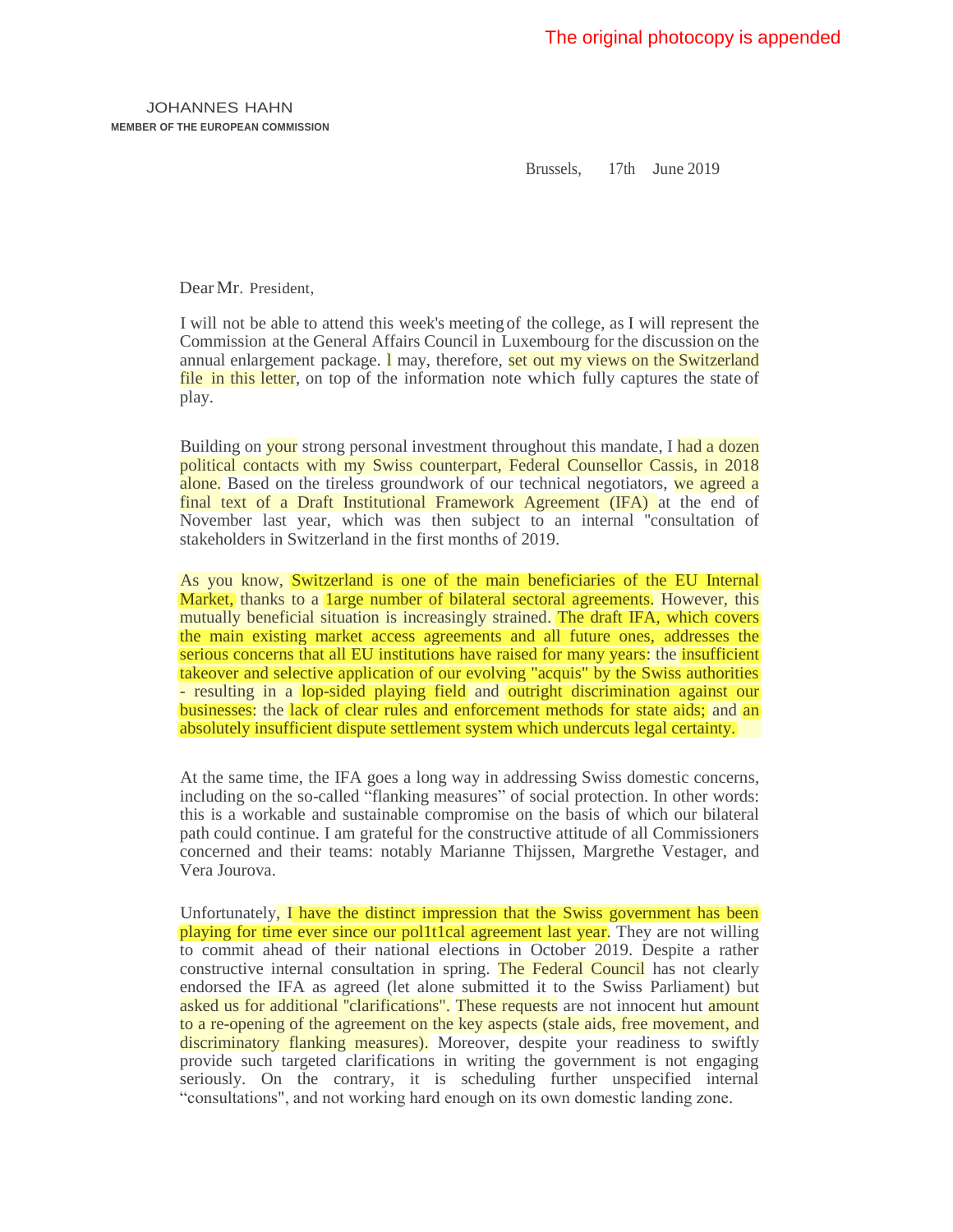You will recall the College had decided a limited, half-year extension of the stock market equivalence for Switzerland at the end of last year, expiring at the end of June 2019. This was precisely meant to provide an additional, visible and highly symbolic incentive for Berne to conduct their consultations swiftly and rally behind the draft Agreement, with a view of signing it still during our mandate.

I have to conclude that the steps taken by Switzerland over the last months are clearly insufficient in this regard. The political will we would need to see is not there. As things stand at the time of writing, I do not see satisfactory grounds for the College to propose a further extension. In fact, an expiry of the "equivalence" may be just the warning shot across the bow they need. We should, of course, indicate that we are willing to revert on this if there is credible and lasting buy-in in Berne. Also, from contacts with the financial sector, l understand that an expiry will -cause no major disruptions, asthe sector has already been preparing forthis scenario.

We simply cannot accept further attempts of foot-dragging and watering down internal market rules, especially in what is probably the decisive phase regarding **Brexit**. In short: I believe we have no choice but topass this crystal-clear message that the IFA as it stands is as good as it gets and that we share an interest in moving ahead on this basis.

Yours faithfully

Johannes Hahn

Vealy

Jean-Claude Juncker President of the European Commission Berl 13/057

Copie: Mr. Martin Selmayr, Secretary-General Ms. Clara Martinez Alberola. Head of Cabinet of the President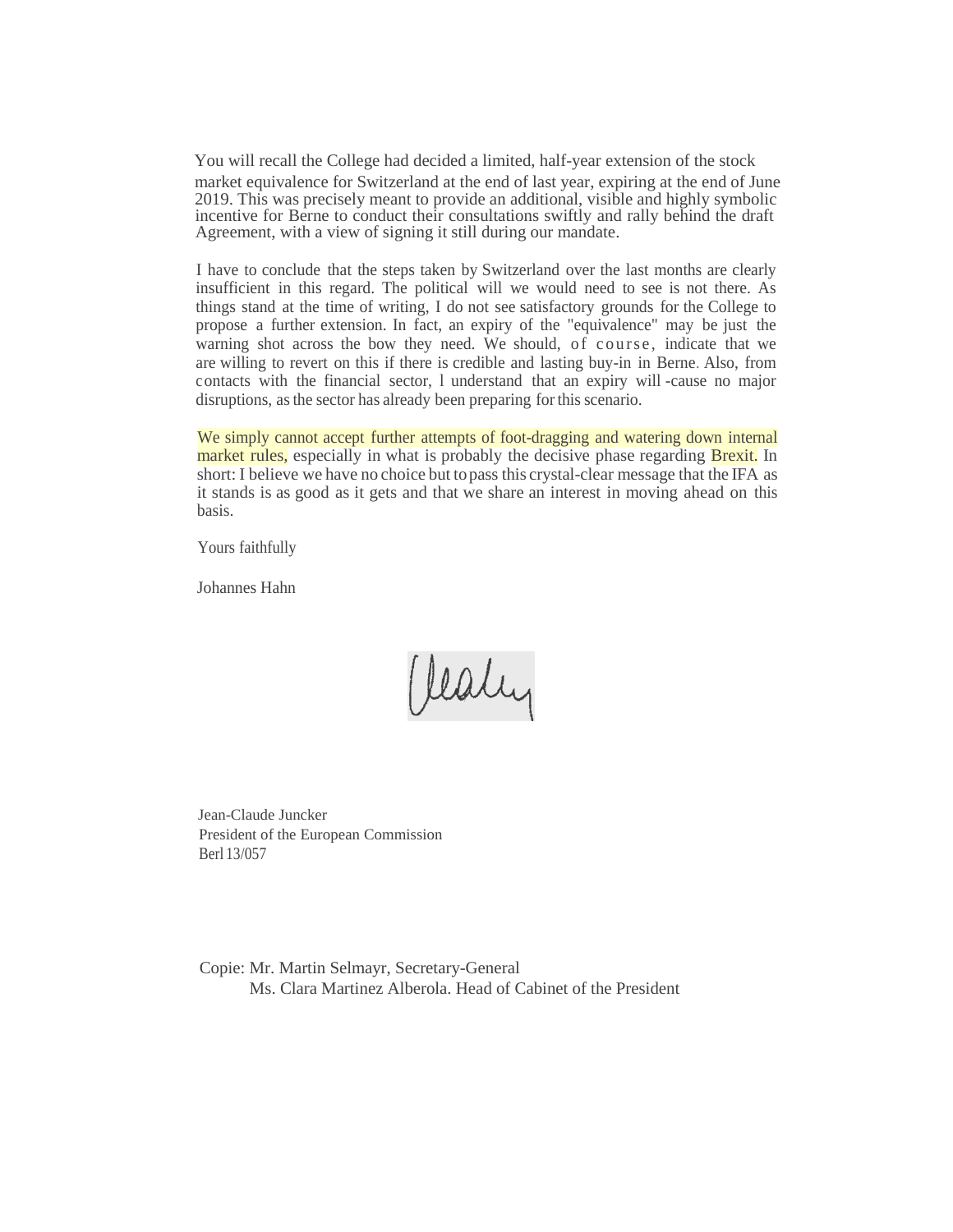ίı **JOHANNES HAHN** MEMBER OF THE EUROPEAN COMMISSION

> Brussels.  $17th$ June 2019

Dear Mr. President,

I will not be able to attend this week's meeting of the college, as I will represent the Commission at the General Affairs Council in Luxembourg for the discussion on the annual enlargement package. I may therefore set out my views on the Switzerland file in this letter, on top of the information note which fully captures the state of play.

 $\mathbf{r}$ 

Building on your strong personal investment throughout this mandate, I had a dozen political contacts with my Swiss counterpart, Federal Counsellor Cassis, in 2018 alone. Based on the tireless groundwork of our technical negotiators, we agreed a final text of a draft Institutional Framework Agreement (IFA) at the end of November last year, which was then subject to an internal "consultation" of stakeholders in Switzerland in the first months of 2019.

As you know, Switzerland is one of the main beneficiaries of the EU internal market, thanks to a large number of bilateral sectorial agreements. However, this mutually beneficial situation is increasingly strained. The draft IFA, which covers the main existing market access agreements and all future ones, addresses the serious concerns that all EU institutions have raised for many years: the insufficient take-over and selective application of our evolving "acquis" by the Swiss authorities - resulting in a lop-sided playing field and outright discrimination against our businesses; the lack of clear rules and enforcement methods for state aids; and an absolutely insufficient dispute settlement system which undercuts legal certainty.

At the same time, the IFA goes a long way in addressing Swiss domestic concerns, including on the so-called "flanking measures" of social protection. In other words: this is a workable and sustainable compromise on the basis of which our bilateral path could continue. I am grateful for the constructive attitude of all Commissioners concerned and their teams, notably Marianne Thijssen, Margrethe Vestager and Vera Jourova.

Unfortunately, I have the distinct impression that the Swiss government has been playing for time ever since our political agreement last year. They are not willing to commit ahead of their national elections in October 2019. Despite a rather constructive internal consultation in spring, the Federal Council has not clearly endorsed the IFA as agreed (let alone submitted it to the Swiss Parliament), but asked us for additional "clarifications". These requests are not innocent but amount to a reopening of the agreement on the key aspects (state aids, free movement and discriminatory flanking measures). Moreover, despite your readiness to swiftly provide such targeted clarifications in writing, the government is not engaging seriously. On the contrary, it is scheduling further unspecified internal "consultations". and not working hard enough on its own domestic landing zone.

 $\mathbf{r}$